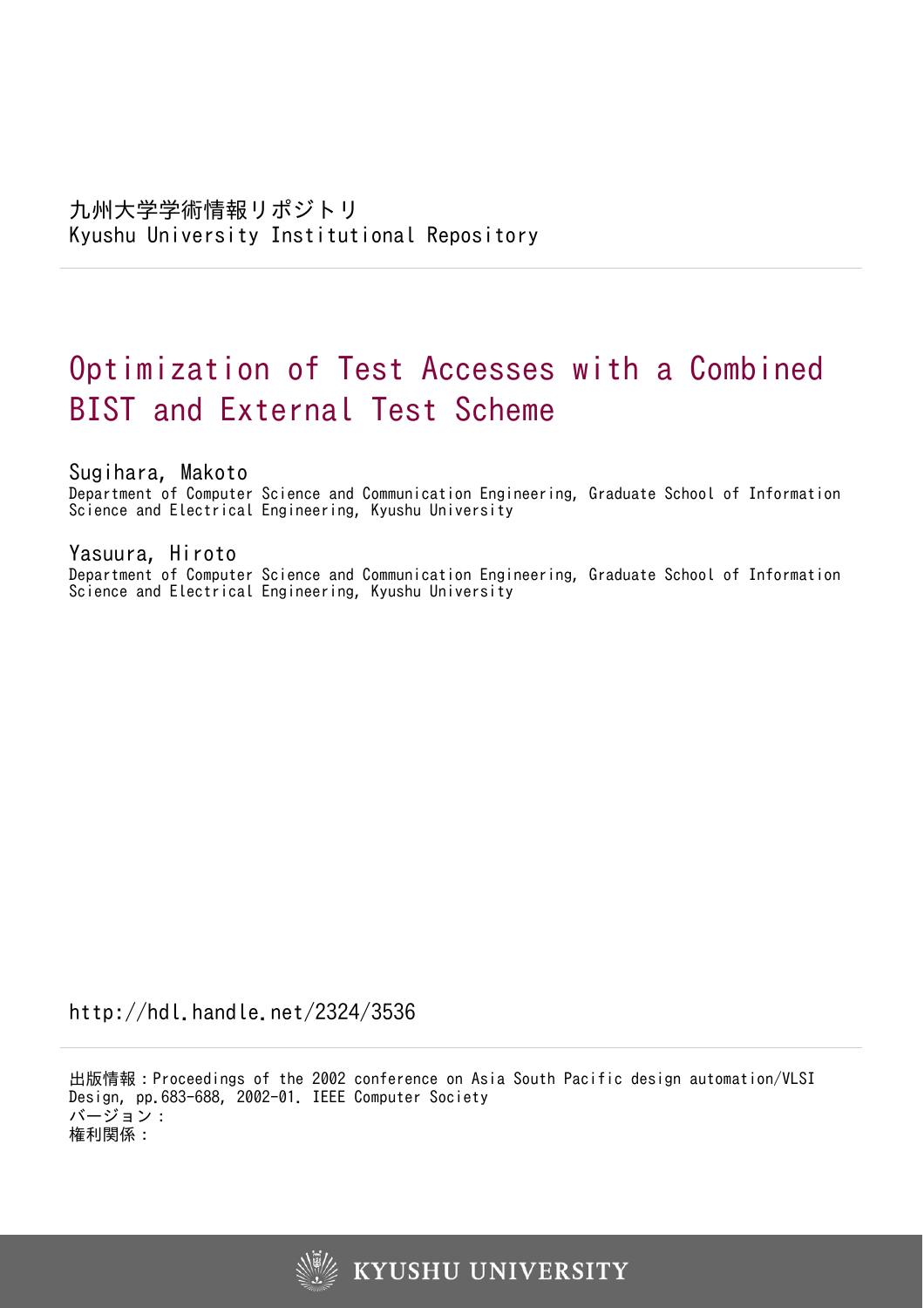# **Optimization of Test Accesses with a Combined BIST and External Test Scheme**

Makoto Sugihara and Hiroto Yasuura Department of Computer Science and Communication Engineering, Graduate School of Information Science and Electrical Engineering, Kyushu University 6–1 Kasuga-koen, Kasuga, Fukuoka 816-8580 Japan

{*sugihara,yasuura*}*@c.csce.kyushu-u.ac.jp*

#### **Abstract**

*External pins for test are precious hardware resources because this number is strongly restricted. Cores are tested via test access mechanisms (TAMs) such as a test bus architecture. When cores are tested via test buses which have constant bit widths, test stimuli and test responses for a particular core have to be transported over these test buses. The core might require more widths for input and output than test buses, and hence, for some part of the test, the TAMs are idle; this is a wasteful usage of the TAMs. In this paper, an optimization method of test accesses with a combined BIST and external test (CBET) scheme is proposed for eliminating the wasteful usage of test buses. This method can minimize the test time and eliminate the wasteful usage of external pins by considering the trade-off between test time and the number of external pins. Our idea consists of two parts. One is to determine the optimum groups, each of which consists of cores, to simultaneously share mechanisms for the external test. The other is to determine the optimum bandwidth of the external input and output for the external test. Our idea is basically formulated for the purpose of eliminating the wasteful external pin usage. We make the external test part to be under the full bandwidth of external pins by considering the trade-off between the test time and the number of external pins. This is achieved only with the CBET scheme because it permits test sets for both the BIST and the external test to be elastic. Taking test bus architecture as an example, a formulation for test access optimization and experimental results are shown. Experimental results reveal that our optimization can achieve a 51.9% reduction in the test time of conventional test scheduling and our proposals are confirmed to be effective in reducing the test time of system-on-a-chip.*

**Keywords:** test time, CBET, TAM, external pins

## **1. Introduction**

Recent significant advances in LSI technologies have been increasing the number of transistors on a chip dramatically. System designers can now build a large system on a single chip as a system-on-a-chip (SOC). They often use multiple pre designed and pre verified blocks, hereafter called cores, to reduce the time required for design and verification. These cores include black-boxed cores whose details are unknown due to the protection of intellectual property (IP) information.

The number of transistors on a chip increases considerably as LSI technologies are improved. This increases the number of faults and test vectors. The increase in the number of test vectors leads to the serious increase in test time and therefore increases the test cost per chip. Test time reduction is one of research challenges. Test scheduling has been researched to reduce the test time of digital systems [1–3]. These researches mainly specialize in BIST. Parallelized BISTs increase the power consumption of the test more than that for normal operations and test scheduling is carried out to satisfy a power constraint. This research does not use combination of BIST and external test (CBET) scheme which is a powerful tactic to reduce both the test time and power consumption. The CBET approach has been proposed and researched in [5–9], in order to reduce the test time of SOCs and minimize the test time of those which include black-boxed cores. In this research, the CBET scheme is introduced and experiments are carried out for several virtual core-based SOCs. The weaknesses of these proposals involve the neglect of the difference in primary input and output ports between cores. There exist assumptions that external pins are sequentially occupied among cores for the external test and test patterns are serialized if the number of ports for the core under test (CUT) is larger than the number of external pins. These assumptions lead to the wasteful usage of TAMs. In [5,6], a method to share the BIST circuit among cores is discussed, it is not, however, discussed whether the simultaneous sharing of test buses among cores for the external test is valid for test time reduction or not. It is essential that the wasteful usage of TAMs is eliminated for the reduction of both test time and the number of external pins required for test.

When system designers use test bus architecture in their designs, it is necessary to serialize test patterns to apply them to corresponding cores because there are differences between the width of test bus and the number of input and output ports of CUTs. In this paper, we propose an optimization method of test accesses, particularly for test bus architecture, in which all of cores are assigned to the optimum group and test buses are sequentially occupied among groups (not cores). The group indicates a set of cores that simultaneously share test buses for the external test. Sharing test buses among several cores enhances the usage rate of external pins to deliver test patterns between an SOC and a tester, and therefore, test time reduction can be achieved by eliminating the wasteful usage of external pins. Moreover, the optimum test bus architecture is sought under the constraints of test time and the number of external pins.

The remainder of this paper is organized as follows: In Section 2, the optimization of I/O bandwidth without groupage of cores is discussed. In Section 3, the problem defined in Section 2 is extended to our idea of the simultaneous sharing of test buses among cores and the formulation is shown. In Section 4, the computational complexity and algorithm of the test access optimization are discussed. In Section 5, our proposal is applied to a virtual SOC which comprises 10 ISCAS benchmark circuits. Experimental results are shown to validate our proposal. Section 6 concludes this paper with a summary.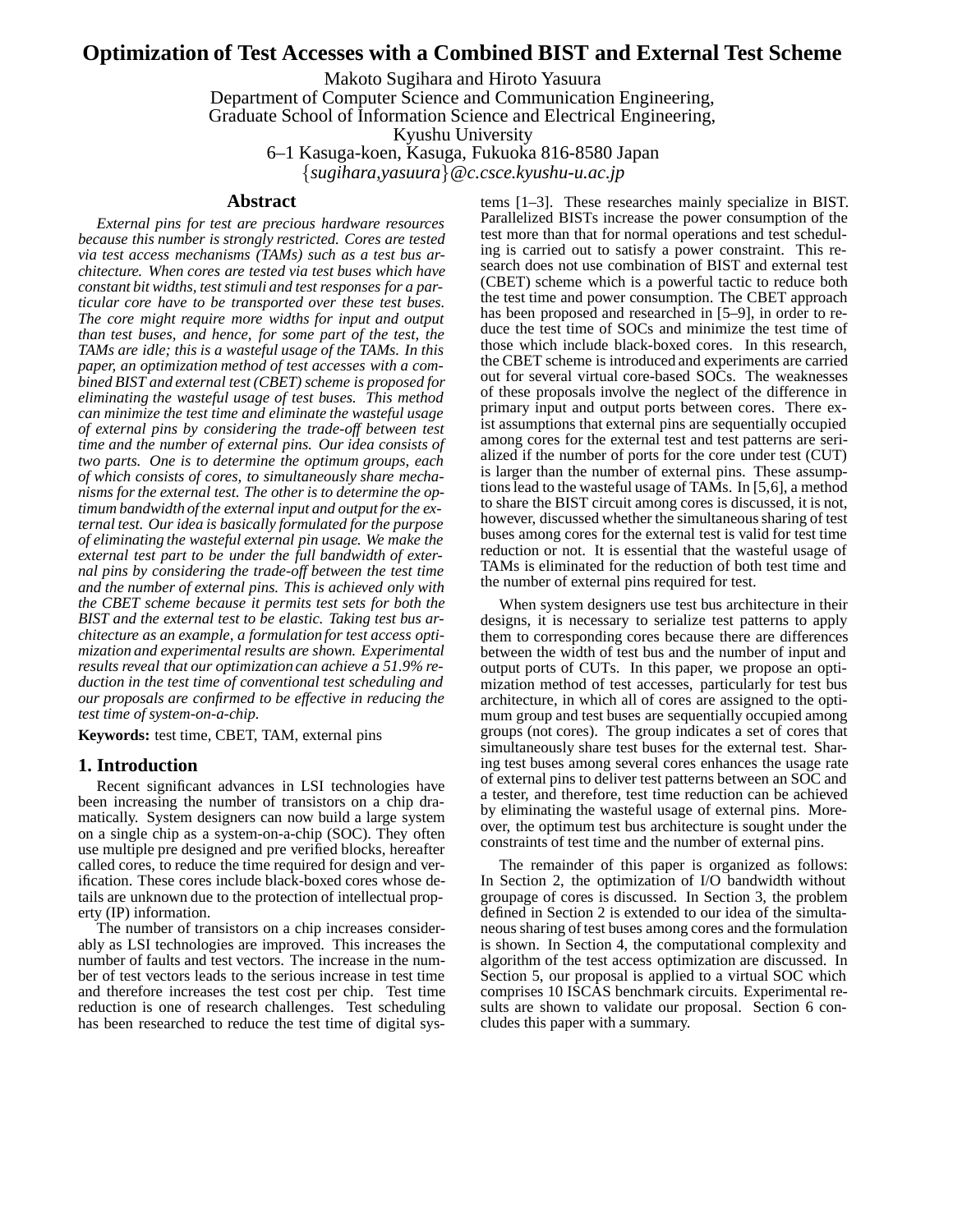## **2. Optimization of I/O Bandwidth**

In this paper, we assume that test bus architecture is used for a mechanism for the external test and that all cores have their own BIST circuits. Our ideas can be applied to other mechanisms such as full scan, partial scan and boundary scan design, but those are not discussed in our brief explanation. In this section, a CBET scheme [5–9] is extended to test bus architecture and an optimization of test accesses for the architecture is discussed. Here, it is assumed that cores have their own BIST circuits and test buses are used for the external test, that is to say, all cores are tested with the CBET scheme. In the CBET scheme, all cores have several their own test sets, whose fault coverages are the same. They, however, differ from one another with regard to the number of test patterns for both the BIST and the external test. The optimum test set for each core is sought in order to minimize the test time of SOCs.



**Figure 1. Test architecture for SOCs.**

The test architecture for the SOCs which we examine is shown in Figure 1. It is assumed that an SOC has two test buses. However, this test architecture can be easily extended to SOCs which have more test buses. Flip-flops are inserted in input and output ports of CUTs for the external test and BIST circuits are also inserted there. In the CBET scheme for the SOCs, it is important that the two test buses are connected to all cores because they permit the external test to be pipelined. No extra flip-flops for pipelining are necessary because they can be substituted for by the flipflops of BIST circuits, which all CUTs have. Note that the pipelining of the external test is not novel in our proposals (e.g. scan design). The novel thing here involves the reduction of the invalid usage of external pins under pipelining. External pins are precious hardware resources and must be used without any loss. Here note that our proposal does not increase the power consumption because it only lessens the wasteful usage of external pins. The relationship between our proposal and test scheduling for low power is discussed in Section 6.

The test bus width, *W*, which system designers use is the sum of the widths of two test buses,  $W_1$  and  $W_2$ . The external test generally consists of three operations: input, execution and output. The input operation means that values of the input ports of a CUT are set from somewhere to control. The execution operation means that the values are applied to the CUT. The output operation means that the resultant values of the output ports of the CUT are transported somewhere for observation. Core *i* has its own input and output ports for the external test as the CUT. It also has a number of cycles to execute a test pattern (an ordinarily one). Here, the number of input and output ports of the CUT is *I <sup>i</sup>* and *Oi*, respectively. The number of cycles required to execute the test is  $CE_i$ . If  $I_i$  or  $O_i$  is larger than the width of the corresponding test buses, it is necessary to serialize the value of inputs/outputs of the CUT for transport to/from the tester. Therefore, the serialization dominates the number of cycles for input and output operations. Test buses whose widths are  $\hat{WI}_i$  and  $\hat{WO}_i$  are assigned for input and output operations, respectively. The number of cycles to control the input ports,  $CI<sub>i</sub>$ , is

$$
CI_i = [I_i/WI_i],
$$

and the number of cycles to observe the output ports, *COi*, is

$$
CO_i = [O_i/WO_i],
$$

with the proviso that

$$
W = W_1 + W_2,
$$
  
\n
$$
1 \le W_1 \le W_2 \le W
$$
  
\nif  $I_i \le O_i$  then,  $WI_i = W_1, WO_i = W_2$   
\nelse  $WI_i = W_2, WO_i = W_1$ . (1)

In the CBET scheme, each core has several test sets. A vector of  $m_i$  test sets,  $v_i = (v_1, v_2, \ldots, v_{m_i})$ , is given to core *i*. The 0-1 integer variable *aij* stands for the usage of the *j*th test set. If the *j*th test set is used,  $a_{ij} = 1$ , otherwise  $a_{ij} = 0$ . A test set used for core *i*,  $v_i$ , is shown as follows.

$$
v_i = \boldsymbol{v_i} \cdot \boldsymbol{a_i}^T,\tag{2}
$$

with the proviso that  $\sum_{j=1}^{m_j} a_{ij} = 1$ .

When core *i* is tested by a test set  $v_i$ ,  $V_E(v_i)$  and  $V_B(v_i)$ stand for the number of test patterns for the external test and the BIST, respectively. Then,  $CI_i$ ,  $CO_i$ ,  $CE_i$  and  $V_E(v_i)$ dominate the clock cycles for the external test part. The number of total clock cycles for the external test, *Ei*, is shown as follows.

$$
\begin{cases}\n0 & (V_E(v_i) = 0) \\
C I_i + C E_i + C O_i & (V_E(v_i) = 1) \\
C I_i + \max(C E_i, C I_i) & + \max(C O_i, C E_i) + C O_i & (V_E(v_i) = 2)\n\end{cases}
$$

$$
E_i(v_i) = \begin{cases} \n\begin{cases} \n\begin{cases} \n\begin{cases} \n\begin{cases} \n\begin{cases} \n\begin{cases} \n\begin{cases} \n\begin{cases} \n\begin{cases} \n\begin{cases} \n\begin{cases} \n\begin{cases} \n\begin{cases} \n\begin{cases} \n\begin{cases} \n\begin{cases} \n\begin{cases} \n\begin{cases} \n\begin{cases} \n\begin{cases} \n\begin{cases} \n\begin{cases} \n\begin{cases} \n\begin{cases} \n\begin{cases} \n\begin{cases} \n\begin{cases} \n\begin{cases} \n\begin{cases} \n\begin{cases} \n\begin{cases} \n\begin{cases} \n\begin{cases} \n\begin{cases} \n\begin{cases} \n\begin{cases} \n\begin{cases} \n\begin{cases} \n\begin{cases} \n\begin{cases} \n\begin{cases} \n\begin{cases} \n\begin{cases} \n\begin{cases} \n\begin{cases} \n\begin{cases} \n\begin{cases} \n\begin{cases} \n\begin{cases} \n\begin{cases} \n\begin{cases} \n\begin{cases} \n\begin{cases} \n\begin{cases} \n\begin{cases} \n\begin{cases} \n\begin{cases} \n\begin{cases} \n\begin{cases} \n\begin{cases} \n\begin{cases} \n\begin{cases} \n\begin{cases} \n\begin{cases} \n\begin{cases} \n\begin{cases} \n\begin{cases} \n\begin{cases} \n\begin{cases} \n\begin{cases} \n\begin{cases} \n\begin{{cases} \n\begin{{cases} \n\begin{{cases} \n\begin{{cases} \n\begin{{cases} \n\begin{{cases} \n\begin{{cases} \n\begin{{cases} \n\begin{{cases} \n\begin{{right} \n\begin{{cases} \n\begin{{right} \n\begin{{cases} \n\begin{{cases} \n\begin{{right} \n\begin{{right} \n\begin{{right} \n\begin{{right} \n\begin{{cases} \n\begin{{right} \n\begin{{right} \n\begin{{cases} \n\begin{{right} \n\begin{{cases} \n\begin{{right} \n\begin{{cases} \n\begin{{right} \n\begin{{cases} \n\begin{{right} \n\begin{{right} \n\begin{{right} \n\
$$

An example of the pipelining of the external test based on the above equation is shown in Figure 2. When the clock frequency for the external test is  $F_E$ , the time for the external test of core  $i$ ,  $TE_i$ , is shown as follows.

$$
TE_i(v_i) = E_i(v_i)/F_E
$$

When a test pattern for the BIST can be applied within a clock cycle, the number of test patterns for the BIST,  $V_B(v_i)$ , is equal to that of clock cycles for the BIST,  $B_i(v_i)$ .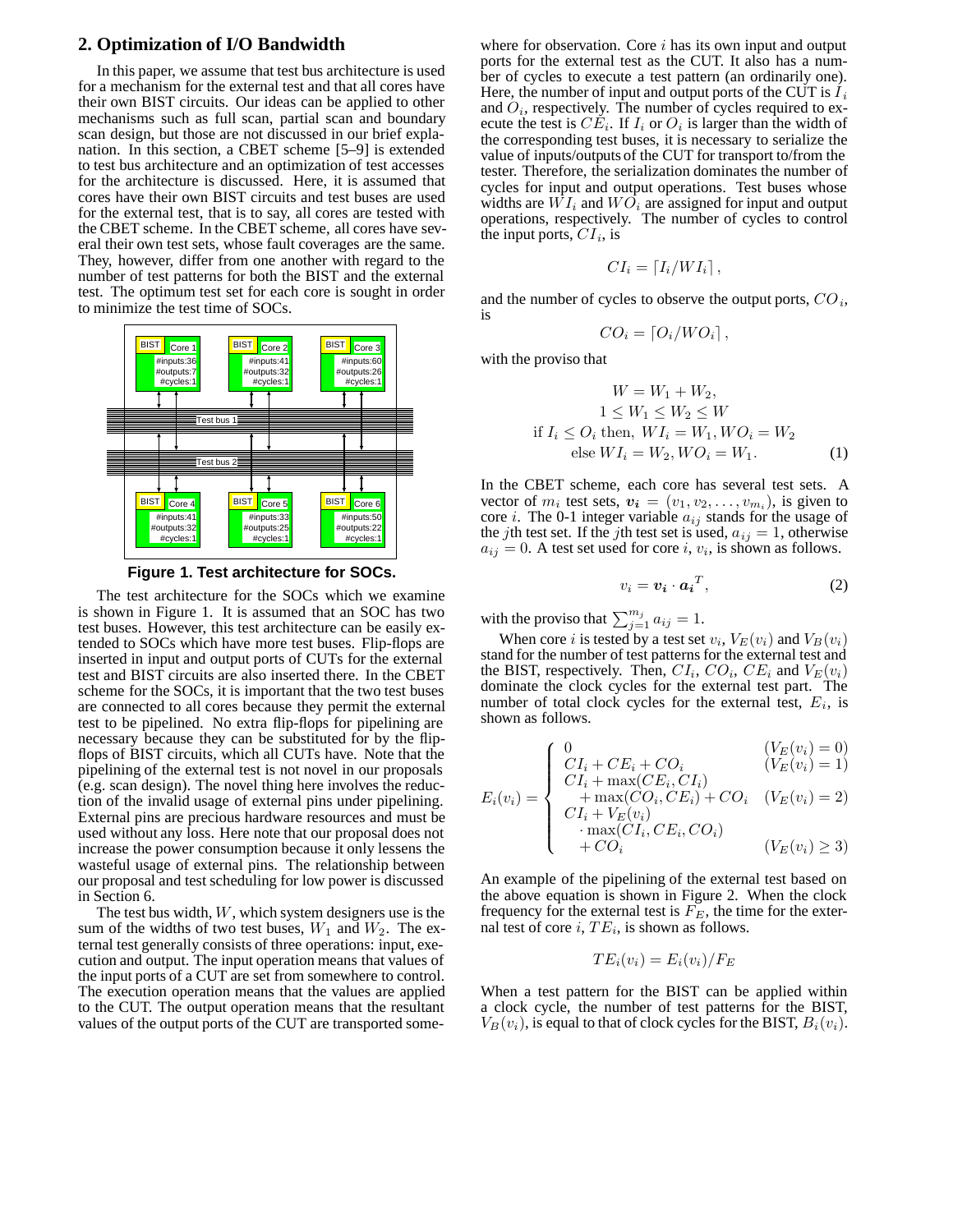

**Figure 2. An example of pipelining.**

When clock frequency for the BIST is  $F_B$ , the time for BIST,  $TB_i(v_i)$ , is given by the following formula.

$$
TB_i(v_i) = B_i(v_i)/F_B = V_B(v_i)/F_B
$$

If there is no dead time to test core  $i$ , the test time for core  $i$ ,  $TC_i(v_i)$ , is shown in the following formula.

$$
TC_i(v_i) = TE(v_i) + TB_i(v_i)
$$

According to [7–9], the total test time for the SOC,  $T(\mathbf{v})$ , is therefore shown as follows.

$$
T(\boldsymbol{v}) = \max \left\{ \sum_{i=1}^{n} TE_i(v_i), \max_{i=1}^{n} TC_i(v_i) \right\}
$$
 (3)

Test time minimization for test bus architecture in the CBET scheme is generally solved by searching the variables *a<sup>i</sup>* for all *i*,  $W_1$  and  $W_2$  to minimize Equation (3). An optimization of test accesses is performed by searching *W* which minimizes the test time and conforms to a constraint of the number of external pins by considering the trade-off between the test time and the number of external pins. An example of test scheduling for an SOC is shown in Figure 3.



**Figure 3. An example of test scheduling.**

#### **3. Grouping of Cores**

Several factors make the optimization of the width of test buses difficult. These factors include the number of input and output ports and the number of cycles required to execute a test pattern. If there are no differences in them among cores, we can easily deduce the width of test buses. It can be intuitively understood that the minimum

width of test bus, which minimizes the pipelining time slot,  $\max (CI_i, CE_i, CO_i)$ , should be searched in order to minimize the test time in most cases. Nonetheless,  $(I_i \mod W)$ and  $(O_i \mod W)$  bits are wasted to input and output a test pattern, respectively. The wasteful use of test buses is shown in Figure 4.





It is very difficult to derive the optimum test mechanism and scheduling for SOCs, and therefore, it is very challenging to make them optimum with regard to test time. Our idea involves the reduction of the wasteful test bits and the parallelization of the execution of test patterns. Cores are grouped in order to achieve the reduction and parallelization. Cores in the same group simultaneously share external test resources to control input ports and observe output ports. Executions of the external test for the cores are simultaneously carried out. A simple example of our idea is shown in Figure 5. In this example, the group consists of Core 1, Core 2 and Core 3. A test pattern for the group necessitates six clock cycles regardless of pipelining. If test buses are not shared among the cores, the number of clock cycles to apply a test pattern for the group is nine. Test time minimization with several cores simultaneously sharing test buses is achieved by identifying the optimum groups, test sets and width of test buses.

Now let us define the test time minimization problem for test bus architecture. In the CBET scheme, each core has several test sets. A test set used for core  $j$ ,  $v_j$ , is formulated in Equation (2). An assignment of core *j* to group *i* is rep-

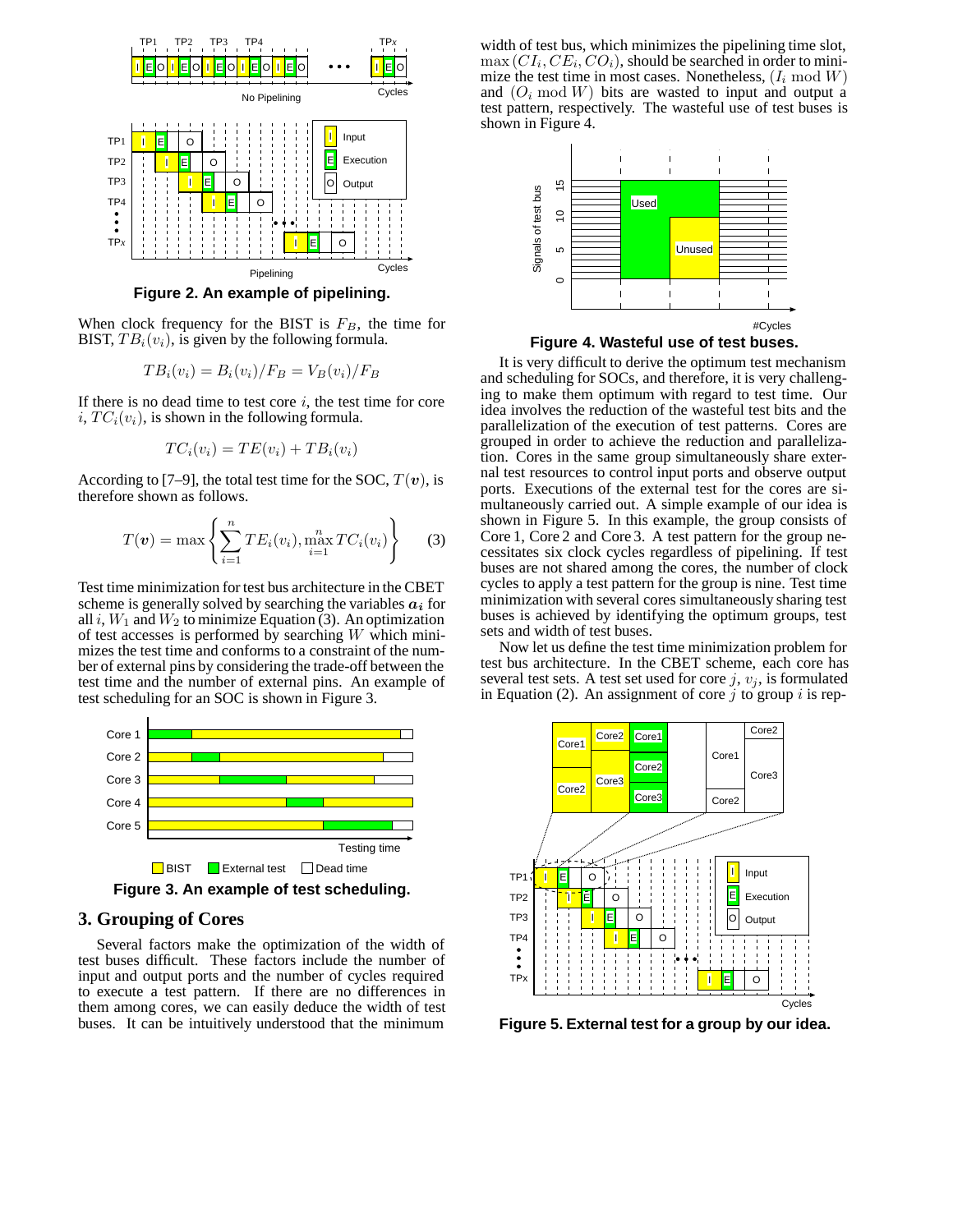resented by a 0-1 integer variable  $c_{ij}$ . If core *j* is included in group *i*, then  $c_{ij} = 1$ , otherwise  $c_{ij} = 0$ . The variable  $c_{ij}$  has the constraint,  $\sum_{i=1}^{n} c_{ij} = 1$ , which means that core *i* belongs to only a group. If no external test for core *j* is performed by test set  $v_j$ ,  $d(v_j) = 0$ , otherwise  $d(v_j) = 1$ . The number of clock cycles for the operation to input a test pattern of group *i*,  $CI<sub>i</sub><sup>i</sup>$ , is

$$
CI_i' = \left\{ \left\{ \sum_{j=1}^n c_{ij} d(v_j) I_j \right\} / WI_i \right\},
$$

and that to output it,  $CO<sub>i</sub>'$ , is

$$
CO_i' = \left[ \left\{ \sum_{j=1}^n c_{ij} d(v_j) O_j \right\} / W O_i \right],
$$

with the same proviso as Equation (1). The number of cycles to execute a test pattern,  $CE_i'$ , is shown as follows.

$$
CE_i' = \max_{j=1}^n \{c_{ij}d(v_j)CE_i\}
$$

The number of test patterns for the external test of group *i*,  $V_{E_i}(v)$ , is shown as follows.

$$
V_{E i}(\bm{v}) = \max_{j=1}^{n} \{c_{ij} V_{E i}(v_j)\}
$$

The number of clock cycles for the external test of group *i*,  $E_i'$ , is formulated as follows.

$$
E_i'(v) = \begin{cases} 0 & (V_{E_i}(v) = 0) \\ Ct_i' + CE_i' + CO_i' & (V_{E_i}(v) = 1) \\ Ct_i' + \max\{CE_i', CI_i'\} \\ + \max\{CO_i', CE_i'\} + CO_i' & (V_{E_i}(v) = 2) \\ Ct_i' + V_{E_i}(v) \\ - \max\{CI_i', CE_i', CO_i'\} \\ + CO_i' & (V_{E_i}(v) \ge 3) \end{cases}
$$

Clock cycles for the BIST of group  $i$ ,  $B_i'$ , is formulated as follows.

$$
B_i'(\boldsymbol{v}) = \max_{j=1}^n \{c_{ij} \cdot V_B(v_j)\}
$$

The time for the external test and the BIST for group *i*, *T E<sup>i</sup>* and  $TB_i'$ , are shown as follows, respectively.

$$
TE'_i = E'_i / F_E, \quad TB'_i = B'_i / F_B.
$$

If there is dead time to test group *i*, test time of group *i*,  $TC_i'$ , is the sum of  $TE_i'$  and  $TB_i'$ . Therefore, the total test time for the SOC with several cores sharing the test bus is shown as follows according to [7–9].

$$
T' = \max \left\{ \sum_{i=1}^{n} TE'_i, \max_{i=1}^{n} TC'_i \right\}
$$
 (4)

The test time minimization problem for test bus architecture is solved by determining the variables  $a_j$  for all cores,  $c_i$ for all groups, and  $W_1$  and  $W_2$  which minimize Equation (4). Optimization of test accesses is carried out by determining *W* which minimizes the test time and conforms to a constraint of the number of external pins by considering the trade-off between the test time and the number of external pins.

# **4. Computational Complexity and Algorithm**

The computational complexity of *test time minimization* without test access optimization is  $O(c^n)$ , where *c* is a constant value and *n* is the number of cores. The minimization can be carried out within a shorter amount of computation time, linear to the number of cores at best, if we use the test time minimization algorithm introduced in [9]. *The test access optimization* proposed in this paper is independent of such test time minimization.

It is necessary to discuss a sophisticated algorithm for test access optimization because it is a very time-consuming process. The computational complexity of *test access optimization* is expected to be proportional to the Bell number,

$$
B_n = \frac{1}{e} \sum_{k=0}^{\infty} \frac{k!}{k^n}
$$
, where *n* is the number of cores. Tree

pruning is useful in reducing the computation time required for test access optimization. Tree pruning is carried out to reduce the wasteful test bits on test buses. Several cores should be grouped and test time minimization for the groups should be performed if the usage rate at which the groups use valid test bits on test buses is higher than that for a temporal solution. The increase in the wasteful test bits on test buses lead to low efficient usage of test buses for the external test. An overview of an algorithm for test access optimization is shown in Algorithm 1. In an initial solution, each group has only one core. The number of groups to be searched should be reduced to less than  $B_n$  when a solution for the optimum test accesses cannot be derived within a practical computation time.

| <b>Algorithm 1</b> Test access optimization                        |  |  |  |  |
|--------------------------------------------------------------------|--|--|--|--|
| <b>Procedure</b> Optimize $(v)$                                    |  |  |  |  |
| <b>Input:</b> $\mathbf{v} = (v_1, v_2, , v_n)$                     |  |  |  |  |
| <b>Output:</b> The optimal test sets and test bus architecture     |  |  |  |  |
| for all widths of test buses do                                    |  |  |  |  |
| // for the trade-off between test time and # of external pins      |  |  |  |  |
| for all grouping assignments do                                    |  |  |  |  |
| // for reduction of the wasteful test bits on test buses           |  |  |  |  |
| Compute the number of wasteful test bits of test buses for         |  |  |  |  |
| all groups.                                                        |  |  |  |  |
| <b>if</b> the wasteful test bits are reduced by grouping, compared |  |  |  |  |
| with the temporal solution then                                    |  |  |  |  |
| Find the test sets which minimize test time for groups             |  |  |  |  |
| using the fast algorithm such as that in [9].                      |  |  |  |  |
| end if                                                             |  |  |  |  |
| end for                                                            |  |  |  |  |
| end for                                                            |  |  |  |  |
|                                                                    |  |  |  |  |

# **5. Experimental Results**

In this section, it is experimentally shown that the simultaneous share of test buses by several cores for external test part in CBET scheme is effective to reduce test time. And it is also shown that we can design our SOCs under the tradeoff between test time and the number of external pins. We used ten ISCAS'85 benchmark circuits [4] as cores for a virtual SOC for the experiments. The circuits are described in Table 1. *CE<sup>i</sup>* is equal to 1 for all cores in the experiments. This does not lose the generality of the proposal because  $CE<sub>i</sub>$  is usually 1 in practical test designs. Of course, the optimization will be well even if  $CE<sub>i</sub>$  is another number.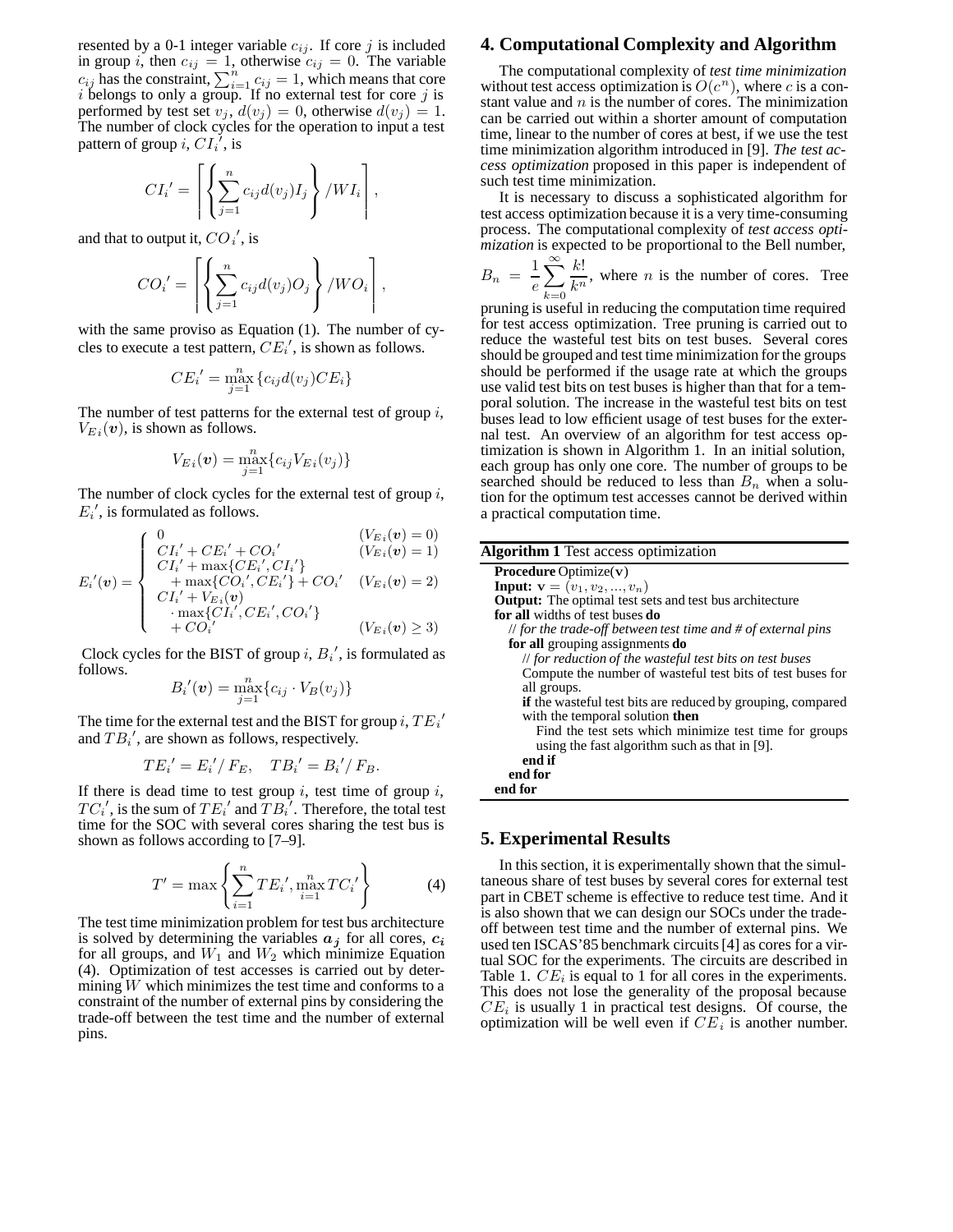**Table 1. Characteristics of cores.**

|                               |                          |  | C432           |       | C499     |                  | C880           |       | C1355    |                  | C1908          |  |
|-------------------------------|--------------------------|--|----------------|-------|----------|------------------|----------------|-------|----------|------------------|----------------|--|
| $O_i$<br>$CE_i$<br>#Test sets |                          |  | 36<br>38       |       | 32<br>52 |                  | 60<br>26<br>37 |       | 32<br>80 |                  | 33<br>25<br>61 |  |
|                               | C2670<br>157<br>64<br>96 |  |                | C3540 |          |                  | C5315          | 26288 |          |                  | C7552          |  |
|                               |                          |  | 50<br>22<br>72 |       |          | 178<br>123<br>16 | 32<br>32<br>76 |       |          | 206<br>107<br>95 |                |  |

The number of groups is limited between 6 and 10 for the reason of getting the optimal solution within practical computational time. It assumed that clock frequency for both external test and BIST is 10MHz in the experiments.

It is however easy to adopt multi-frequencies to be accommodated to cores. Test sets were generated for all cores on the basis of CBET scheme. The number of test sets for all cores are shown in Table 1. Test patterns for external test were generated by Synopsys Test Compiler. LFSRs were used for BIST pattern generation and primitive polynomials are used for the LFSRs. Multiple LFSRs were used for pattern generations in several cores because no primitive polynomial exists for the number of input ports of such cores. It was assumed that initial values of all LFSRs are all-1. All primitive polynomials are shown in Table 2.

To validate the proposals, five test methods are used to optimize test accesses. The five test methods are described in Table 3. The second column of "Pipelined" shows whether external test is pipelined or not. The third column of "Grouped" shows whether cores are grouped to reduce invalid bits of external test or not. The fourth column of "Optimization of test buses" shows whether the widths of two test buses is optimized to minimize test time or not. If not pipelined, only single test bus is used for external testing and all external pins are assigned to the bus. If pipelined without optimization, the widths of test buses are half of the

| Width | Primitive polynomial                                               |
|-------|--------------------------------------------------------------------|
| 206   | None. This is substituted by LFSRs whose widths are 127,           |
|       | 31, 19, 17, 7 and 5.                                               |
| 157   | None. This is substituted by LFSRs whose widths are 127,           |
|       | 17, and 13.                                                        |
| 127   | $x^{127}+x+1$                                                      |
| 60    | $x^{60} + x^{49} + 1$                                              |
| 50    | $x^{50} + x^6 + x^3 + x^2 + 1$                                     |
| 41    | $x^{41} + x^{21} + 1$                                              |
| 36    | $x^{36} + x^{11} + 1$                                              |
| 33    | $r^{33} + r^{13} + 1$                                              |
| 32    | $x^{32} + x^8 + x^6 + x^5 + x^4 + x + 1$                           |
| 31    | $x^{31} + x^3 + 1$                                                 |
| 19    | $x^{19} + x^{17} + x^{16} + x^{14} + x^{13} + x^9 + x^7 + x^4 + 1$ |
| 17    | $r^{17}+r^{3}+1$                                                   |
| 13    | $x^{13} + x^{11} + x^9 + x^8 + x^5 + x^4 + x^2 + x + 1$            |
| 7     | $x^7 + x + 1$                                                      |
| 5     | $x^5 + x^2 + 1$                                                    |

**Table 3. Characteristics of test methods.**

| Method | Pipelined | Grouped | Optimization of test buses |
|--------|-----------|---------|----------------------------|
| TEST-1 | JO        | NO.     | JC.                        |
| TEST-2 | YES       | NΟ      | NΟ                         |
| TEST-3 | YES       | YES     | NO                         |
| TEST-4 | YES       | NΟ      | YES                        |
| TEST-5 | YES       | YES     | YES                        |

number of external pins. If the number of external pins is an odd number, the width of a test bus is one more than the width of the other test bus.

Test application times derived by the four methods are shown in Figures 6 and 7. Figure 6 is in case of the small number of external pins and Figure 7 is in case of the large number. Normalizing with test application time of *TEST-1*, reduction ratios by *TEST-2*, *TEST-3*, *TEST-4* and *TEST-5* are shown in Figure 8. According to our experiments, *TEST-2* is more effective than *TEST-1* if the number of external pins is larger than almost 51. The numbers of *TEST-3*, *TEST-4* and *TEST-5* are more than almost 44, 11 and 11, respectively. It can be understood that test bus architecture should not be pipelined if external pins of which the number is small are available. The maximum reduction ratios by *TEST-2*, *TEST-3*, *TEST-4* and *TEST-5* are 40.5%, 45.3%, 42.3% and 51.9%, respectively. Next, normalizing with test application time of *TEST-2*, reduction ratios by *TEST-3*, *TEST-4* and *TEST-5* are shown in Figure 8. The maximum reduction ratios by *TEST-3*,*TEST-4* and *TEST-5* are 12.0%, 21.1% and 30.5%, respectively. Our proposals of both the test bus width optimization and groupage of cores are effective for test time reduction. The test bus width optimization is especially effective. The effectiveness of our optimization increases as the number of external pins increases. It is by reason of that the wasteful bits of test buses increases as the number of





**Figure 7. Test time in the large # of pins.**